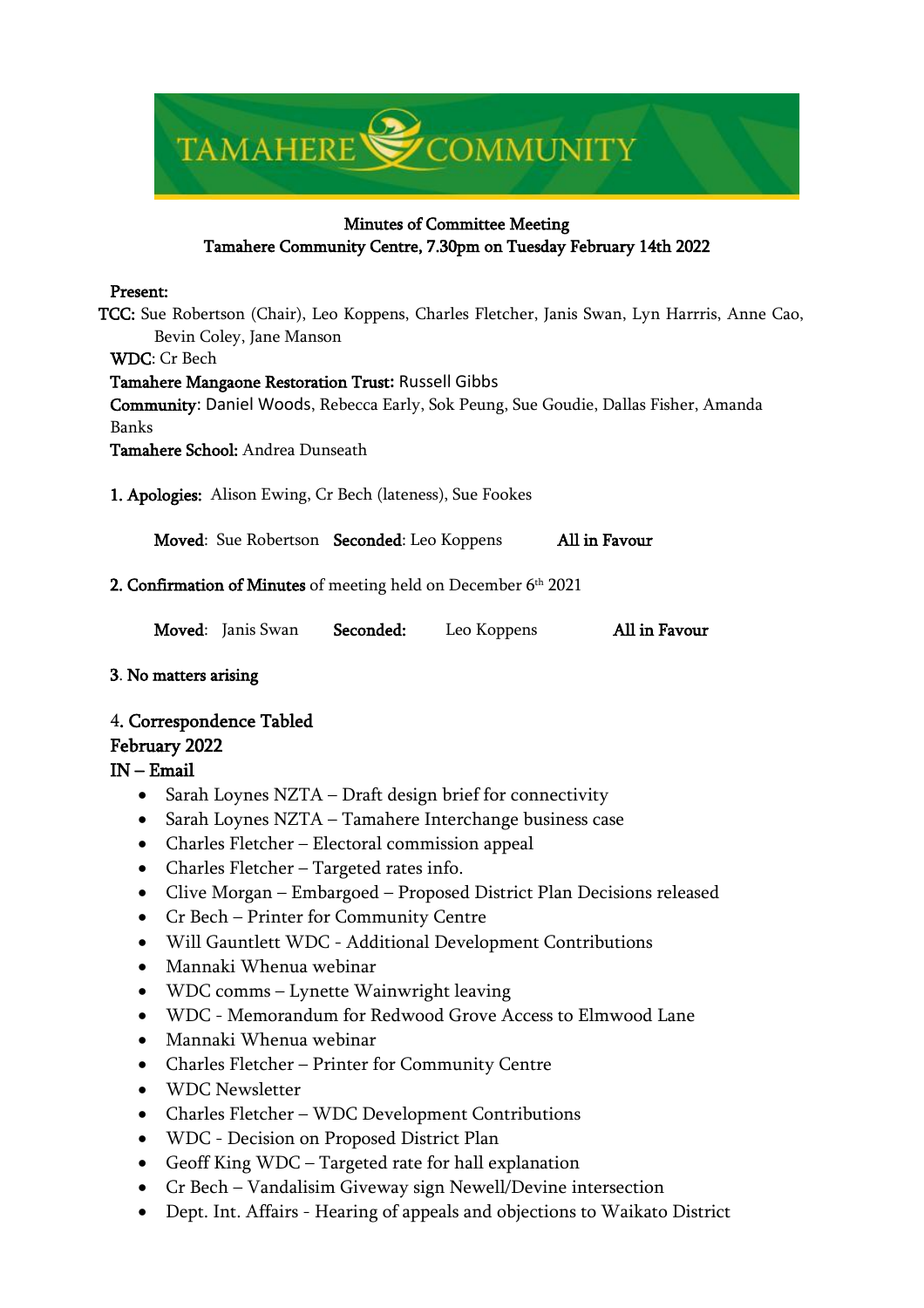Council's representation proposal

- WDC comms Decision on vaccine passes
- John Brown WDC Vaccine passes
- Kim Wood WDC Quote for new bin at Tamahere Park
- Cr Bech Re: Appeal Electoral Commission
- Kim Wood WDC Daffodils for Tamahere
- Victoria Cooper Downers SH 21 Underpass
- Rebecca Law WDC Reserve naming response required
- Charles Fletcher/Graham McAdam/Sue Roberston/Cr Bech Targeted rate for hall
- Victoria Cooper Downers SH 21 Underpass completion date
- Shape Waikato Submission form/Dog policy
- Charles Fletcher Targeted rate for hall
- WDC Water conservation

# OUT – Email

- Charles Fletcher to Tamahere Community Centre Society 2021 AGM
- Charles Fletcher Appeals to WDC representation proposal
- Chair to Rebecca Law WDC Reserve naming
- Lyn Harris to Kim Wood WDC Tamahere Park Rubbish bins

| Moved: Jane Manson | <b>Seconded: Bevin Coley</b> | All in favour |
|--------------------|------------------------------|---------------|
|                    |                              |               |

Action: The Chair requested that all Committee members review the information circulated from Sarah Loynes (Waka Kotahi) as Sarah intends to attend our next meeting to discuss the information circulated by email.

# 5. SH21 Underpass Update – Victoria Cooper (Downers)

• Report taken as read

6. Cr Bech Report - circulated and accepted as read

Performance Stage project has been awarded to Livingstones. There has been a delay in project commencement due to building material shortages.

Action: Cr Bech to follow up with Council regarding Opening Activation.

Toilet Block – Cr Bech confirmed that WDC now has an approved module design toilet block for the District – it is a set of two toilets. The WDC toilet module design will be presented to TCC when it is available. It is intended that Tamahere Park will receive 2 bocks of 2 toilets.

- There is an opportunity for Tamahere Park to be the recipient of the Riff Raff toilet block (owned by HCC) currently located off Victoria Street in Hamilton. WDC is investigating uplifting and relocating this block of two toilets.
- Tamahere Park would then receive 1 module of 2 toilets from WDC.

Issue: Riff Raff toilet block does not aesthetically fit with module toilet block or the overall Park concept. TCC will have the option to say whether it is happy for the Riff Raff block to come to the park if it becomes available.

Action: Cr Bech will follow-up to investigate the feasibility of the Riff Raff toilet block moving to the Park and the likely location.

Representation Hearing: Three TCC Committee members presented at the Hearing.

• Cr Bech watched the Review presentation via Zoom.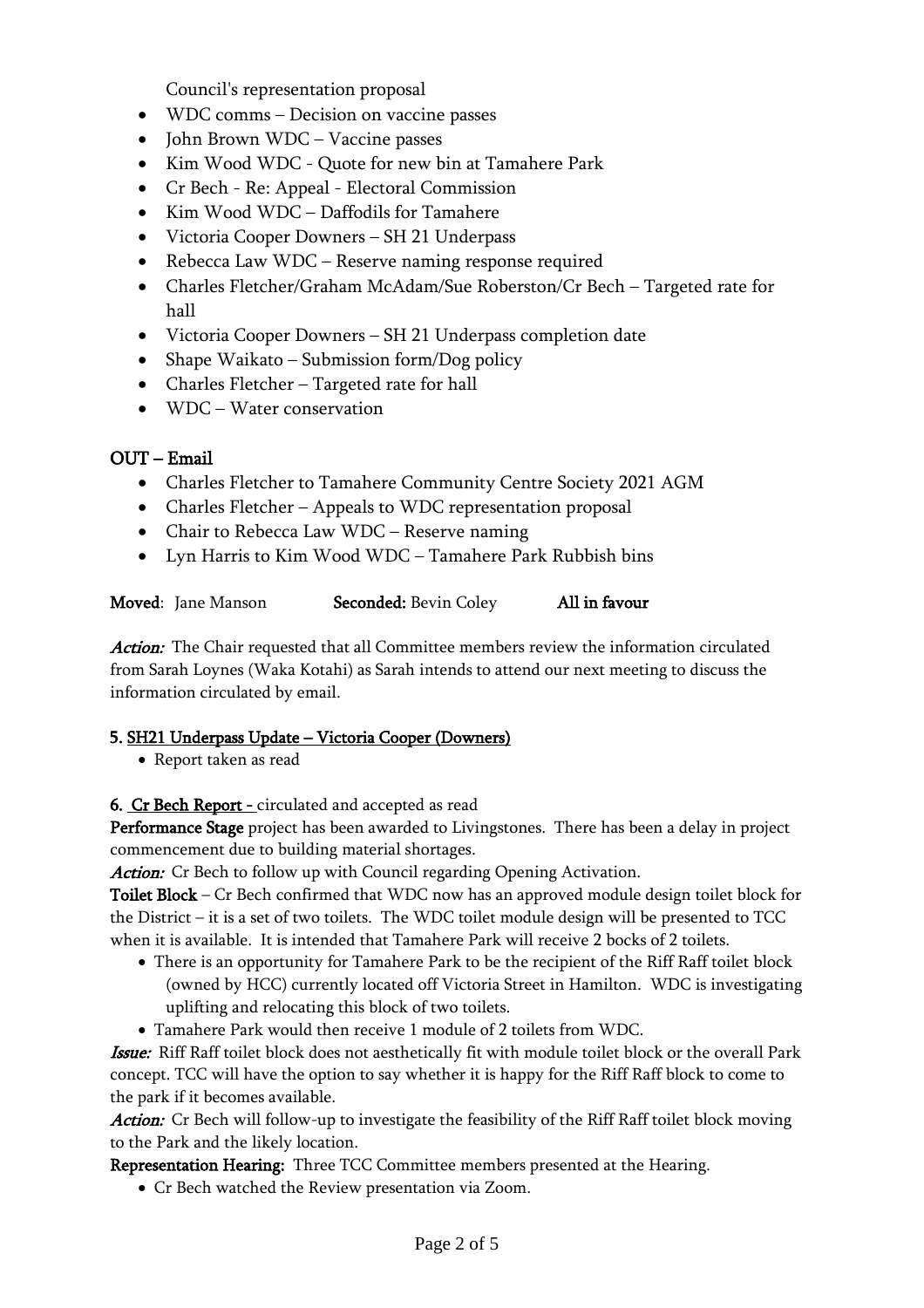- Overall the TCC Committee Members felt very disheartened by the process and very disappointed by the Local Government Commissioners (LGC) response.
- LGC feedback is due at the end of March 2022.

**Issue:** Multi Councillor Wards. This was driven by LGC six years ago and is now being developed throughout New Zealand.

Playground Shade: Community consultation is taking place Monday 21 February 2 – 7pm at the Tamahere Community Hall and is being led by Lions.

- TCC is encouraged to attend and support the Lions presentation.
- Lions needs to circulate the date further.

#### 8. Service Delivery - Tamahere Community Committtee Issues Report - Circulated and accepted as read

- - Photocopier provided by Charles Fletcher has been removed from the WDC office in the Tamahere Village.

# 9. Other Business

# Proposed District Plan – Daniel Wood (Matangi resident)

- Under the Proposed District Plan (released 17 January 2022) there have been significant changes made to the Temporary Event Rules
- It appears that Traffic Management Plan requirements have been removed large events held previously have resulted in traffiic management issues.
- The community is looking for surety around sanitation, traffic/ security, alcohol management, and noise
- Daniel has discussed the issues with Council Planner and Roading Personnel as well as speaking to other Councils.

Cr Bech responed;

- The Proposed District Plan is the outcome of six years of consulation and it is difficult to highlight relevant portions to all affected parties (9,000 submitters covering 80,000 points)
- The Proposed District Plan is now in a period where objections can be lodged but these would need to be submitted in relation to your existing objection or submitted by a current objector to a similar matter. These objections often relate to points of law.
- The Council had a general desire to cut down on over the top red tape in the new District Plan

# Action for Cr Bech to follow up:

- TCC would like to understand why the Temporary Events conditions were changed.
- TCC needs to know what can be done about unintended consequences of these changes.

# Tamahere Reserve Name Change (aka Crawfords Quarry)

- The classification change from a Quarry to a Scientific Reserve has already been agreed. This purpose will be gazetted along with the name change along with the condition of public access.
- WDC consulted Ngati Haua approximately 3 years ago. Ngati Haua's preferred name is Maniapoto Reserve.
- Russell Gibbs (TMRT) gave a brief precis covering the history of the Reserve area and surrounds over the last 300 years.
	- o TMRT has confirmed to WDC a preferred name of Tamahere Maniapoto Scientific Reserve

Discussion occurred around the importance of the area's history and also the perceived need and wish for the reserve to be tied to our location Tamahere.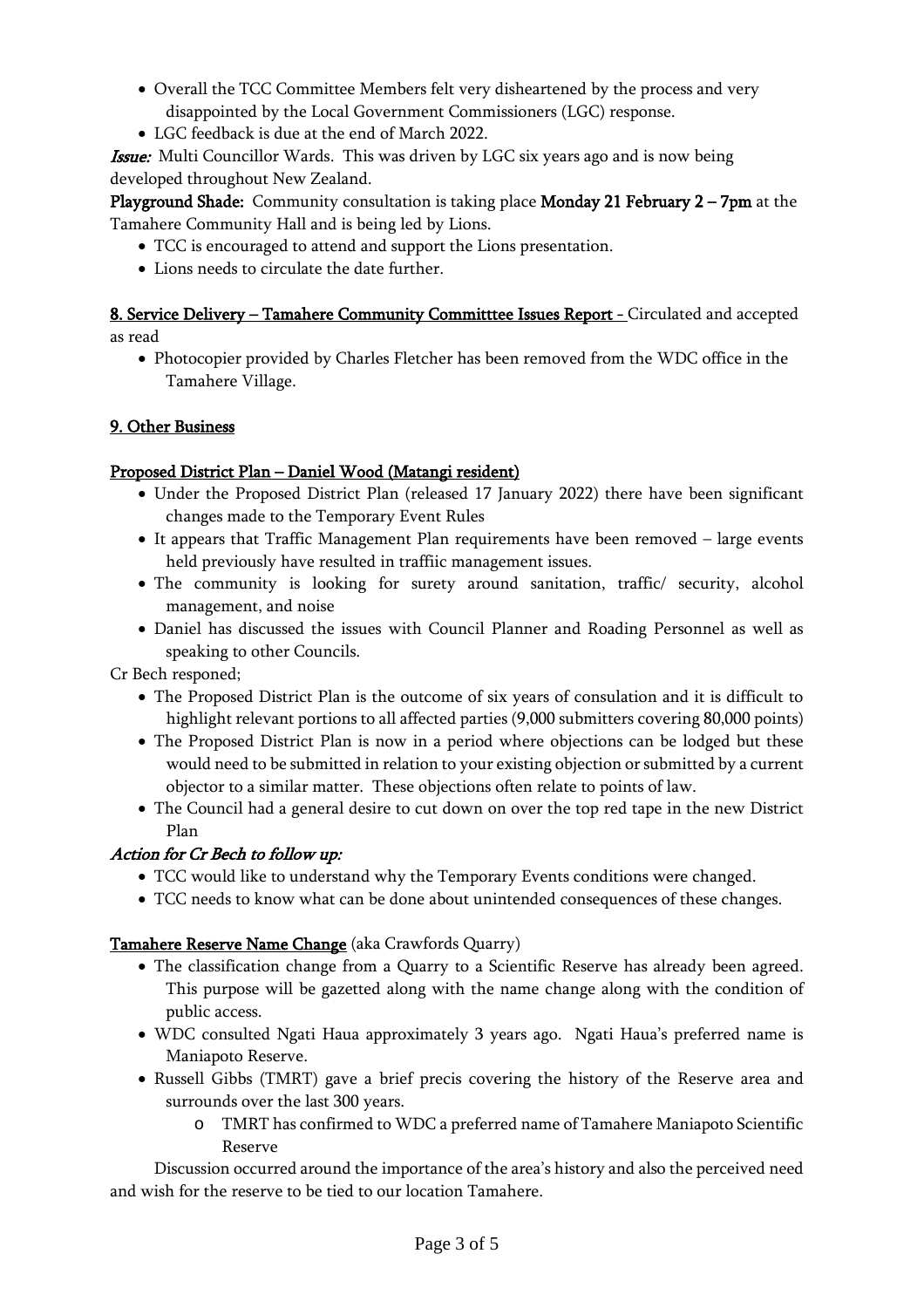Motion: Tamahere Community Committee proposes that WDC rename the Reserve the Tamahere Maniapoto Scientific Reserve.

### Moved: Bevin Coley Seconded: Jane Manson All in favour

#### **CCTV Update**

• Charles requested an update from Aksel on the proposal previously sent to Council. Funding sources have not been confirmed

Cr Bech feedback:

- CCTV can only be accessed by NZ Police plus some cameras have automatic plate recognition ability.
- Footage is not open for public viewing
- Ongoing monitoring costs have been committed to be covered by WDC.

#### Action:

- Proposal will be circulated to Committee members for feedback.
- Sue will contact Landlords for feedback.
- Charles will contact Shop owners for feedback as well as local affected residents
- Cr Bech will coordinate with WDC

### Tamahere Mangaone Restoration Trust update

- Working with Council to coordinate courses required for Trust members to work in the gullies. These include First Aid training, chainsaw training and spray training.
- WDC plans to have the Works Plan signed and back to the Trust this month for the current year's work.

#### Extra Hub Rubbish Bin

- WDC have confirmed the cost of a new bin matching the existing bins in the Park will cost \$4,189.50 (excl. GST). There are no current stocks of either bin types.
- TCC cost would be \$2,489.50 (excl. GST) for one bin.
- City Care supported the need for an additional bin in the Park as per Geoff King's October meeting report.

Motion: Cr Bech to discuss with the relevant Council person to obtain two rubbish bins matching the existing Park rubbish bins and have the cost of those funded from the existing Tamahere Park targeted rate.

Moved: Sue Robertson Seconded: Bevin Coley All in favour

#### Playground Shading

- Consultation taking place on Monday 21 February in the Tamahere Community Hall 2.00pm – 7.00pm.
- Sue asked that as many Committee members as possible attend to support the Lions Club lead on this community funded project.

#### Expressway Update

• There will be lane closure tomorrow night (Tuesday 15 February)

#### Dog Control Bylaw Review

WDC received a lot of feedback from Tamahere residents.

Key issues were:

- The limit of two dogs per household.
- Dogs will not have access to walk on sports fields.
- Tamahere Park is confirmed as an on-leash Park.